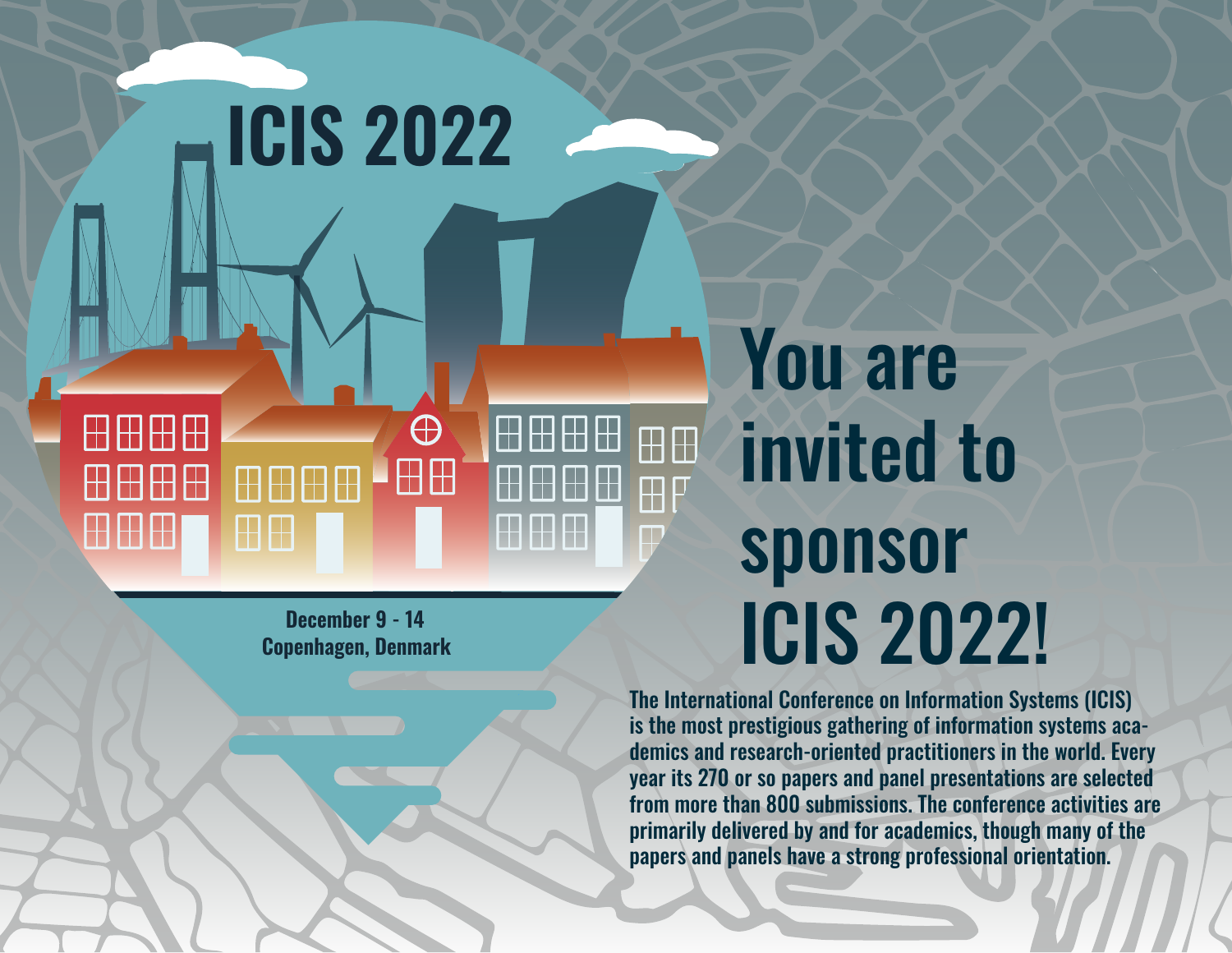### A Message from the ICIS 2022 Conference Chairs

**On behalf of the 2022 International Conference on Information Systems (ICIS) Conference Committee and the Association for Information Systems (AIS), we invite you to partner with us as we present ICIS 2022: Digitization for the Next Generation.**

**ICIS 2022 provides an inclusive venue which represents more than 1,400 thought-leaders and doctoral students from around the globe. These scholars will connect to share research ideas, network with others, celebrate accomplishments and more.**

**Please consider partnering with us in this unique opportunity. For more information on sponsorship opportunities contact Lise Fitzpatrick at lise@aisnet.org.**

**Thank you! ICIS 2022 Conference Chairs Roman Beck IT University of Copenhagen**

**Tina Blegind Jensen Copenhagen Business School** **Stacie Petter Baylor University**



**4,800 members from across the globe, including 3,000+ academics and 1,600+ doctoral students.**

**More than 20 conference tracks related to the field of Information Systems.**

**More than 40 workshops, panels, & networking opportunities.**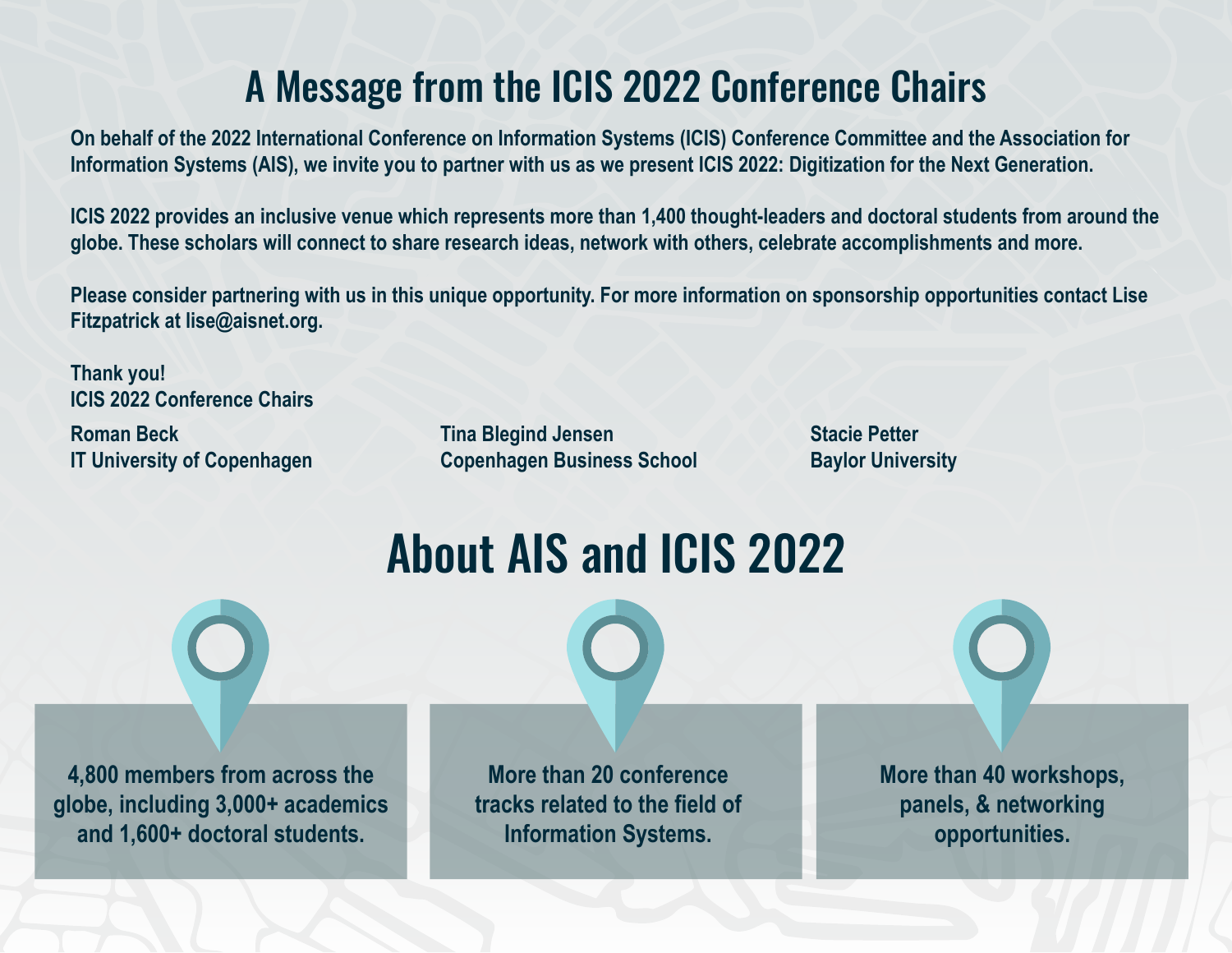## Corporate Sponsorship Opportunities

|                                                                                  | <b>Diamond</b> | <b>Ruby</b>   | <b>Sapphire</b> |
|----------------------------------------------------------------------------------|----------------|---------------|-----------------|
|                                                                                  | \$50,000       | \$25,000      | \$10,000        |
| <b>Exclusive Sponsorship</b>                                                     | <b>Yes</b>     |               |                 |
| <b>Complimentary Registrations</b>                                               | 10             | 6             | 3 <sup>1</sup>  |
| <b>Workshop Full Day OR 2 Half Days</b>                                          | <b>Yes</b>     |               |                 |
| <b>Workshop Half Day</b>                                                         | Yes            | <b>Yes</b>    | <b>Yes</b>      |
| <b>Exhibit Booth</b>                                                             | <b>Double</b>  | <b>Double</b> | <b>Double</b>   |
| Logo with link on homepage of conference website                                 | <b>Yes</b>     | <b>Yes</b>    | <b>Yes</b>      |
| <b>Sponsor level recognition on conference website</b><br>sponsor/exhibitor page | <b>Yes</b>     | <b>Yes</b>    | <b>Yes</b>      |
| <b>Mobile App Marketing/Media Space</b>                                          | <b>Yes</b>     | <b>Yes</b>    | <b>Yes</b>      |
| <b>Mobile App Social Feed notifications</b>                                      | 10             | 6             | 4               |
| Marketing opportunity at registration desk                                       | <b>Yes</b>     | <b>Yes</b>    | <b>Yes</b>      |
| Logo branding on conference signage                                              | Yes            | <b>Yes</b>    | <b>Yes</b>      |
| <b>Private Interview Room</b>                                                    | <b>Yes</b>     |               |                 |
| <b>Complimentary Career Connect Table</b>                                        | <b>Yes</b>     | <b>Yes</b>    | <b>Yes</b>      |
| <b>Invitation to AIS Appreciation Reception</b>                                  | <b>Yes</b>     | Yes           | <b>Yes</b>      |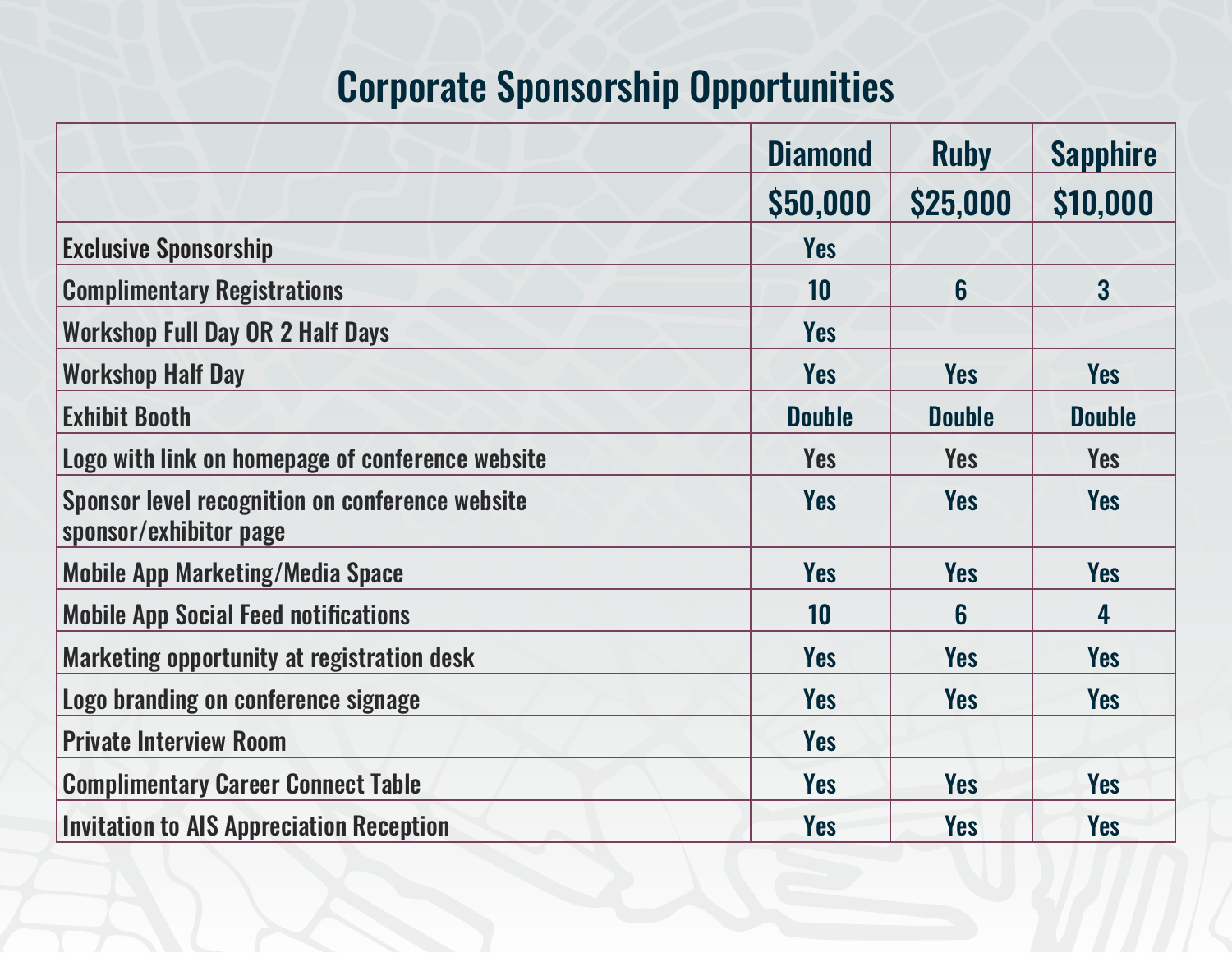## Sponsorship Opportunities In-Depth

#### **Diamond Sponsor \$50,000**

- **• Complimentary in-person registrations 10.**
- **• Logo on homepage of conference website (see page 6).**
- **• Opportunity to host Workshops**
- **• Large Exhibit booth for in-person organizational promotion**
- **• Logo placed on conference website's sponsorship page with sponsor-level recognition (see page 6).**
- **• Logo, sponsor-level recognition, and description, including links on app/virtual program platform (see page 6).**
- **• Ten push notifications with sponsor message sent directly to all conference attendees.**
- **• Two pre-Conference emails shared with other sponsors to all conference attendees.**
- **• Up to three sponsor-specific emails not shared with other sponsors. Content provided by sponsor.**
- **• Facebook and Twitter post to all followers of AIS social media (see page 6).**
- **• Invitations to AIS in-person appreciation reception.**
- **• Private Interview rooms for employment searches.**

#### **Ruby Sponsor \$25,000**

- **• Complimentary in-person registrations 6.**
- **• Logo on homepage of conference website (see page 6).**
- **• Opportunity to host Workshops**
- **• Large Exhibit booth for in-person organizational promotion**
- **• Logo placed on conference website's sponsorship page with sponsor-level recognition (see page 6).**
- **• Logo, sponsor-level recognition, and description, including links on app/virtual program platform (see page 6).**
- **• Six push notifications with sponsor message sent directly to all conference attendees.**
	- **• Two pre-Conference emails shared with other sponsors to all conference attendees.**
- **• Up to two sponsor-specific emails not shared with other sponsors. Content provided by sponsor.**
- **• Facebook and Twitter post to all followers of AIS social media (see page 6).**
- **• Invitations to AIS in-person appreciation reception.**
- **• Private Interview rooms for employment searches.**

#### **Sapphire Sponsor \$10,000**

- **• Complimentary in-person registrations 3.**
- **• Logo on homepage of conference website (see page 6).**
- **• Opportunity to host Workshops**
- **• Large Exhibit booth for in-person organizational promotion**
- **• Logo placed on conference website's sponsorship page with sponsor-level recognition (see page 6).**
- **• Logo, sponsor-level recognition, and description, including links on app/virtual program platform (see page 6).**
- **• Four push notifications with sponsor message sent directly to all conference attendees.**
- **• Two pre-Conference emails shared with other sponsors to all conference attendees.**
- **• One sponsor-specific email not shared with other sponsors. Content provided by sponsor.**
- **• Facebook and Twitter post to all followers of AIS social media (see page 6).**
- **• Invitations to AIS in-person appreciation reception.**
- **• Private Interview rooms for employment searches.**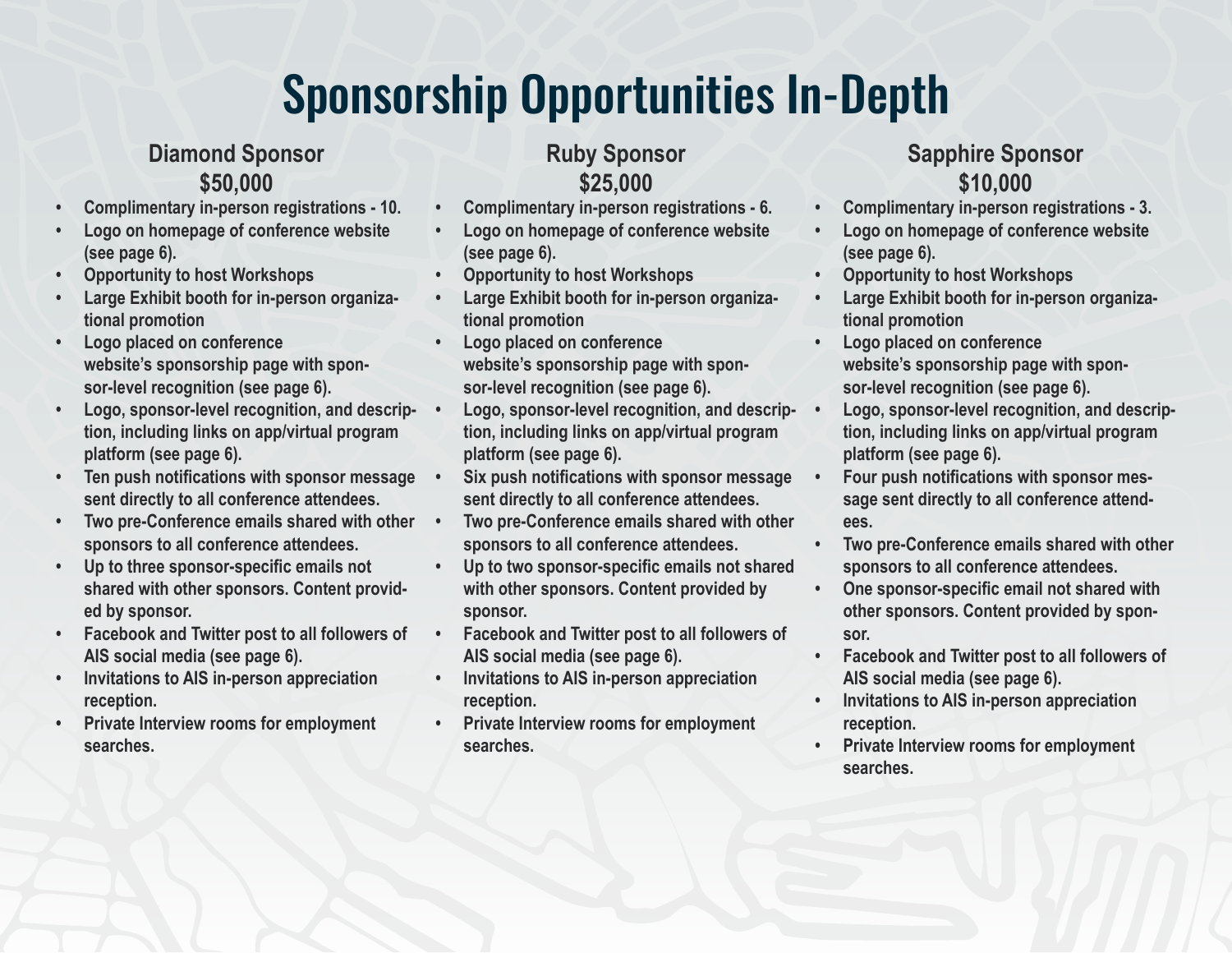# **Timeline**

Once contract is signed and as soon as payment is received sponsors will work with AIS Staff to create a unique conference sponsor experience. The following timeline outlines when each step of the process will take place.

#### Immediately:

Logo is immediately added to the conference website.

#### October 2022:

Sponsors will be provided with complimentary registration codes to be given to those identified to represent their organizations.

#### October 2022:

AIS staff will request all content and media. All marketing benefits collateral will be provided by the sponsor, including email blurbs, links to websites, push notifications, sponsor-specific emails where applicable, social media messages where applicable.

#### November 2022:

Prior to the conference sponsors will be provided with information on how to make the most of time with the conference platform, including a walk-through of the details to ensure beneficial networking opportunities.

#### Throughout the conference:

Staff will check in with sponsors periodically throughout the conference to ensure all obligations are being fulfilled in an appropriate and timely manner.

#### January 2023:

Staff will follow up with all sponsors to provide usage statistics and an overall fulfillment report.

# ICIS 2022 Features:

High quality in-person networking opportunities.

> High quality research that is engaging, thought provoking, and pushes the boundaries of the field.

Opportunities for professional development for attendees regardless of seniority level.